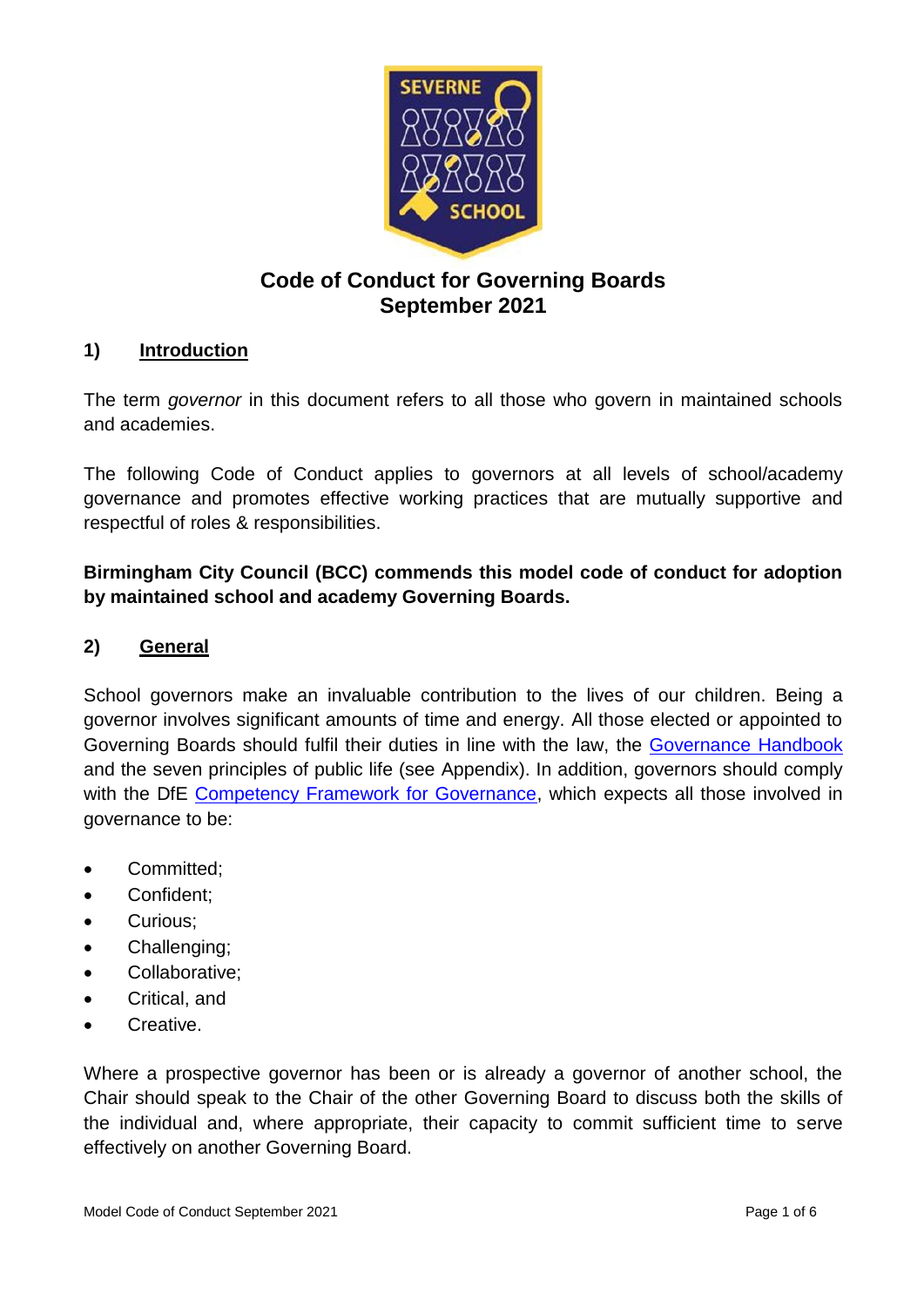BCC expects Governing Boards and Academy Trusts to monitor and account for the circumstances within which it is genuinely appropriate for any individual to be a governor of more than one school, and give careful consideration as to whether it is in the interests of their school(s) to re-appoint governors and office holders for successive terms. The advice of the National Governance Association (NGA) is that all governors should be restricted to two terms of office (eight years) at the same school and that the Chair should hold office for no more than six years at the same school.

# **3) Standards of conduct, behaviour and practice**

As individual governors of Severne Primary School we will play our part in setting an ethos of professionalism and high expectations of the governor role. We will:

# **3.1) Abide by the Seven Principles of Public Life**

The principles are included as an appendix to this Code of Conduct.

# **3.2) Support the elimination of discrimination and advance equality of opportunity**

We recognise that Birmingham is one of the UK's super-diverse cities, made up of a wide range of cultural, faith and other communities. The City benefits from positive community cohesion within this diversity. We share the [equality objectives](https://www.birmingham.gov.uk/info/20218/equality_and_diversity/646/equality_objectives) of BCC and are mindful of our responsibilities under equality legislation, including recognising and encouraging diversity and inclusion.

# **3.3) Ensure that the school/academy follows all relevant policies and procedures to ensure that young people in need of protection are effectively safeguarded**

# **3.4) Remain focused on our three core strategic functions of:**

- ensuring clarity of vision, ethos and strategic direction;
- holding the Headteacher/executive leaders to account for the educational performance of the organisation and its pupils, and the effective and efficient performance management of staff; and
- overseeing the financial performance of the organisation and making sure its money is well spent.

# **3.5) Conduct the Governing Board's business with adherence to governance legislation**

# **3.6) Attend meetings and fully participate in the work of the Governing Board**

Accepting the office of governor at Severne Primary School involves the commitment of significant amounts of time and energy. We will make full efforts to attend all meetings, get to know the school/academy well and respond to opportunities to involve ourselves in school activities.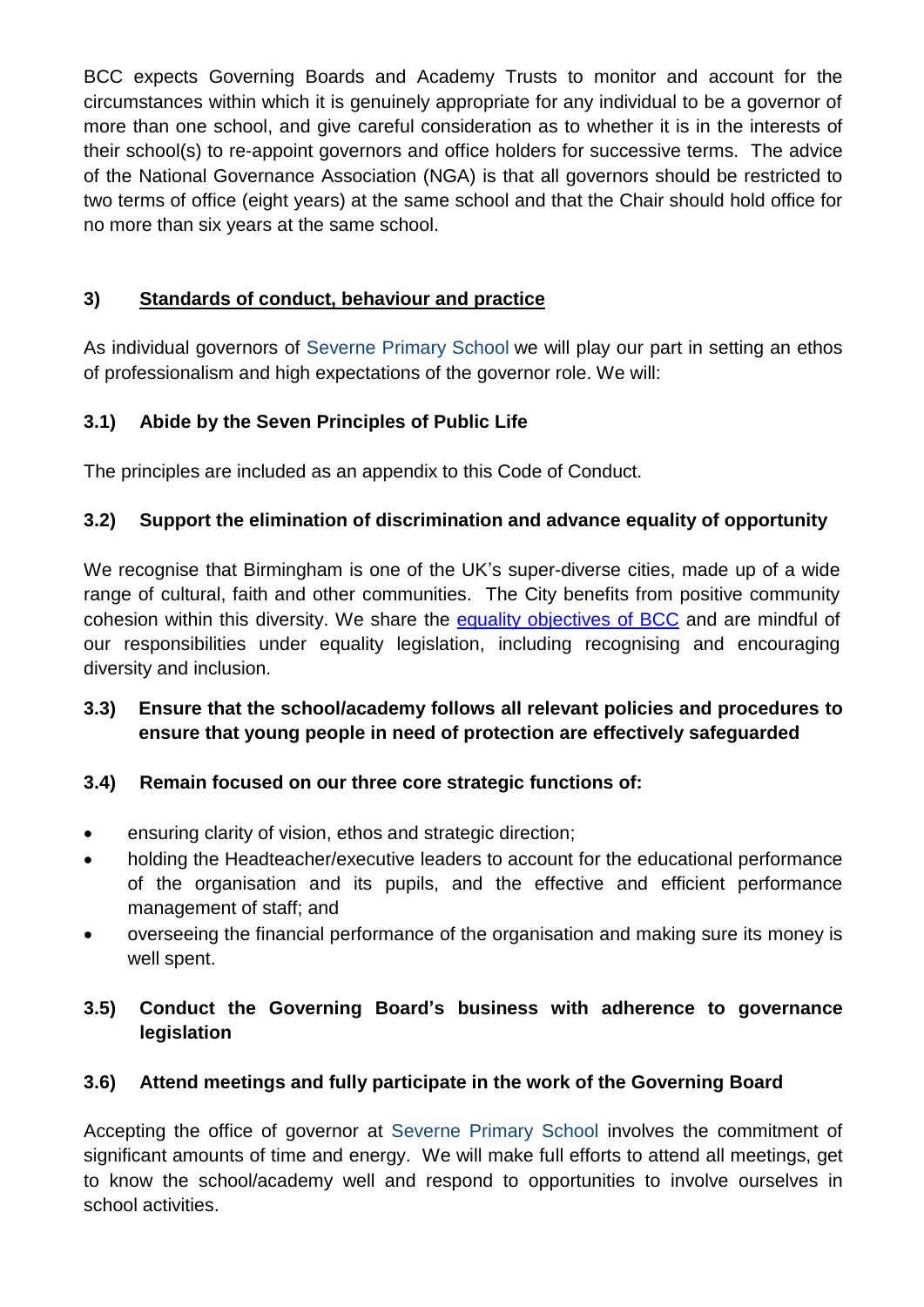## **3.7) Demonstrate a professional attitude**

By attending meetings regularly, being punctual and reading all relevant paperwork. Arriving at meetings and visits prepared to make an informed and positive contribution. We will observe visit/meeting protocols, including those agreed by the Governing Board where meetings are held virtually.

### **3.8) Work as members of a team and promote effective working relationships**

We will seek to develop effective working relationships with the Headteacher (and/or Executive Leader as appropriate), staff, parents/carers, BCC, other relevant agencies and the community. We will always be mindful of our responsibilities to maintain and develop the ethos and reputation of the school/academy. Our actions within the school/academy and the local community will reflect this. In making or responding to criticism or complaints affecting the school/academy, we will follow the procedures established by the Governing Board or **Trustees** 

We will ensure that we will only speak or act on behalf of the whole Governing Board if we have been given authority to do so.

## **3.9) Express views courteously and be respectful in all communication**

This includes being mindful of upholding the school/academy's reputation when communicating in a private capacity and avoiding, as far as possible, becoming involved in any communication which may lead to a conflict of interest with the role as a governor.

We will ensure we use social media responsibly and will not submit postings on networking sites which clearly bring the school/academy or Governing Board into disrepute.

# **3.10) Respect lines of demarcation and the role of the Headteacher and/or Executive Leader (as appropriate) to manage the school/academy**

As governors we accept that our role is strategic and focused on the three core functions referred to in 3.4 of this code. We will not involve ourselves in the day-to-day management of the school/academy or attempt to micro-manage senior leaders. Any visits that we undertake at the school/academy will be arranged in advance with relevant staff, be agreed by the Headteacher (and/ or Executive Leader as appropriate) and be within the framework established by the Governing Board.

# **3.11) Acknowledge majority decisions, except those that conflict with the Seven Principles of Public Life, the core functions of the Governing Board or may fail to ensure the safety of pupils**

We will confront malpractice by speaking up against and bringing to the attention of the relevant authorities any decisions and actions that conflict with the Seven Principles of Public Life or which may place pupils at risk.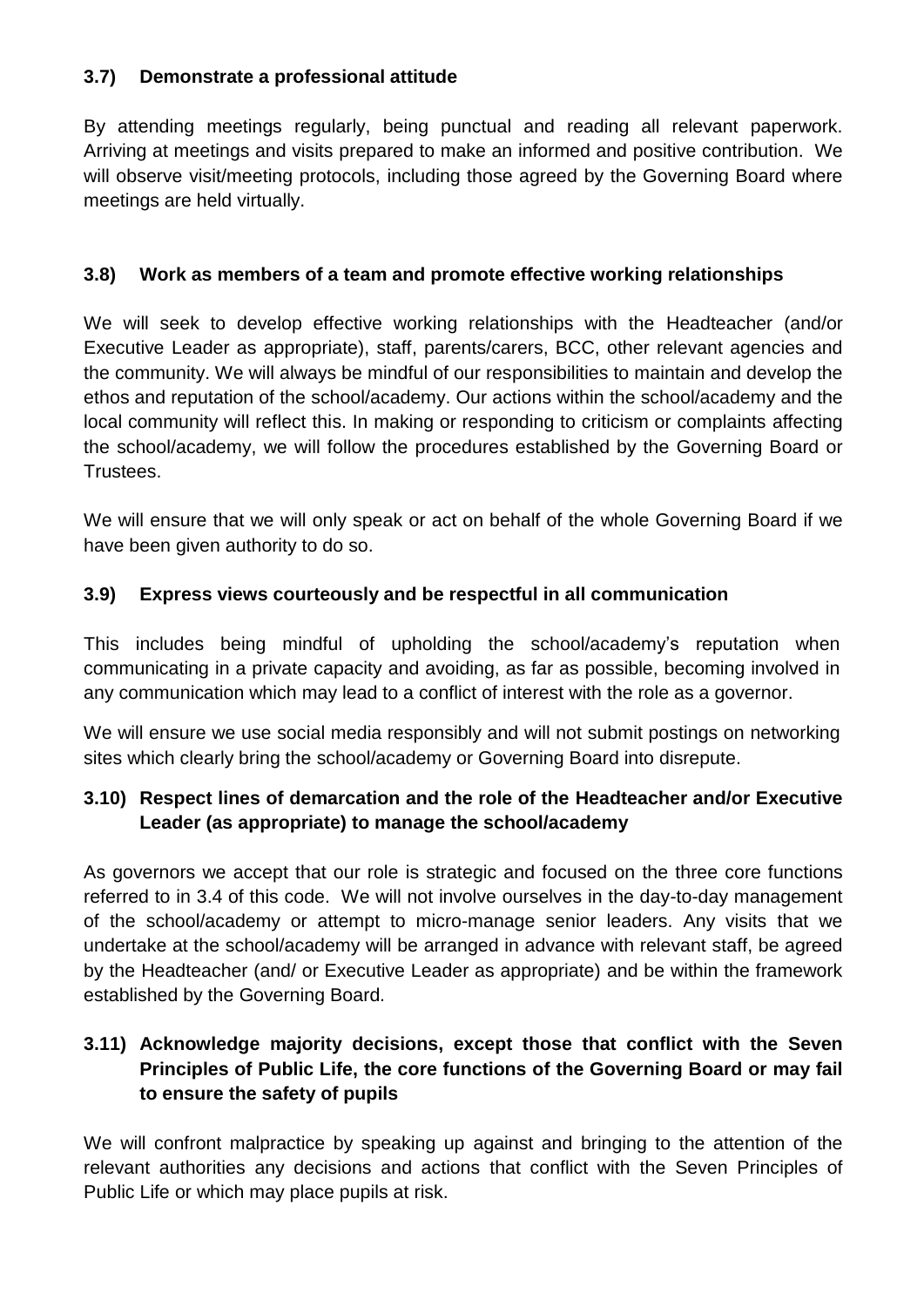### **3.12) Respect the duty of confidentiality to the school/academy**

We will ensure complete confidentiality when matters are deemed confidential or where they concern individual staff, pupils and families.

We will ensure that the Governing Board complies with the General Data Protection Regulation and the Data Protection Act 2018.

Should we leave the Governing Board we will continue to uphold the Board's confidentiality and ensure that paperwork relating to the school/academy or Governing Board is returned or disposed of appropriately.

## **3.13) Undertake induction training as a minimum and any other training that is required to be effective in the role**

We will request, and attend, induction training as soon as is reasonably practicable following appointment as new governors. We will continually evaluate our performance as a Governing Board and as individual governors and undertake any training that is required to be effective in our role.

### **3.14) Declare conflicts of interest**

We recognise that a conflict of interest can arise when an individual's personal or family interests conflict with those of the school. We will declare any business, personal or other interest that we have in connection with the Governing Board, and/or the school/academy in general for recording in the register of business interests including the following:

- links with individuals, businesses, contractors etc;
- directorships, shareholdings or other appointments where the school may purchase goods or services from or who are directly employed by the school, and
- interests of related persons such as parent, spouse, co-habitee, child or business partners where influence could be exerted by that person over a governor or a member of staff.

We will withdraw, for an appropriate length of time, from any meeting or discussion of the Governing Board when our governor colleagues agree that there is a conflict of interest.

### **3.15) Be transparent**

As the Governing Board, our first line of accountability is to parents/carers, the wider school/academy and local community. The Governing Board will comply with the Constitution of GBs [of maintained](https://www.gov.uk/government/publications/constitution-of-governing-bodies-of-maintained-schools) schools statutory guidance, and in doing so will demonstrate transparency by publishing on the school/academy website, up-to-date details of the overall governance arrangements in place and the declared business interests register.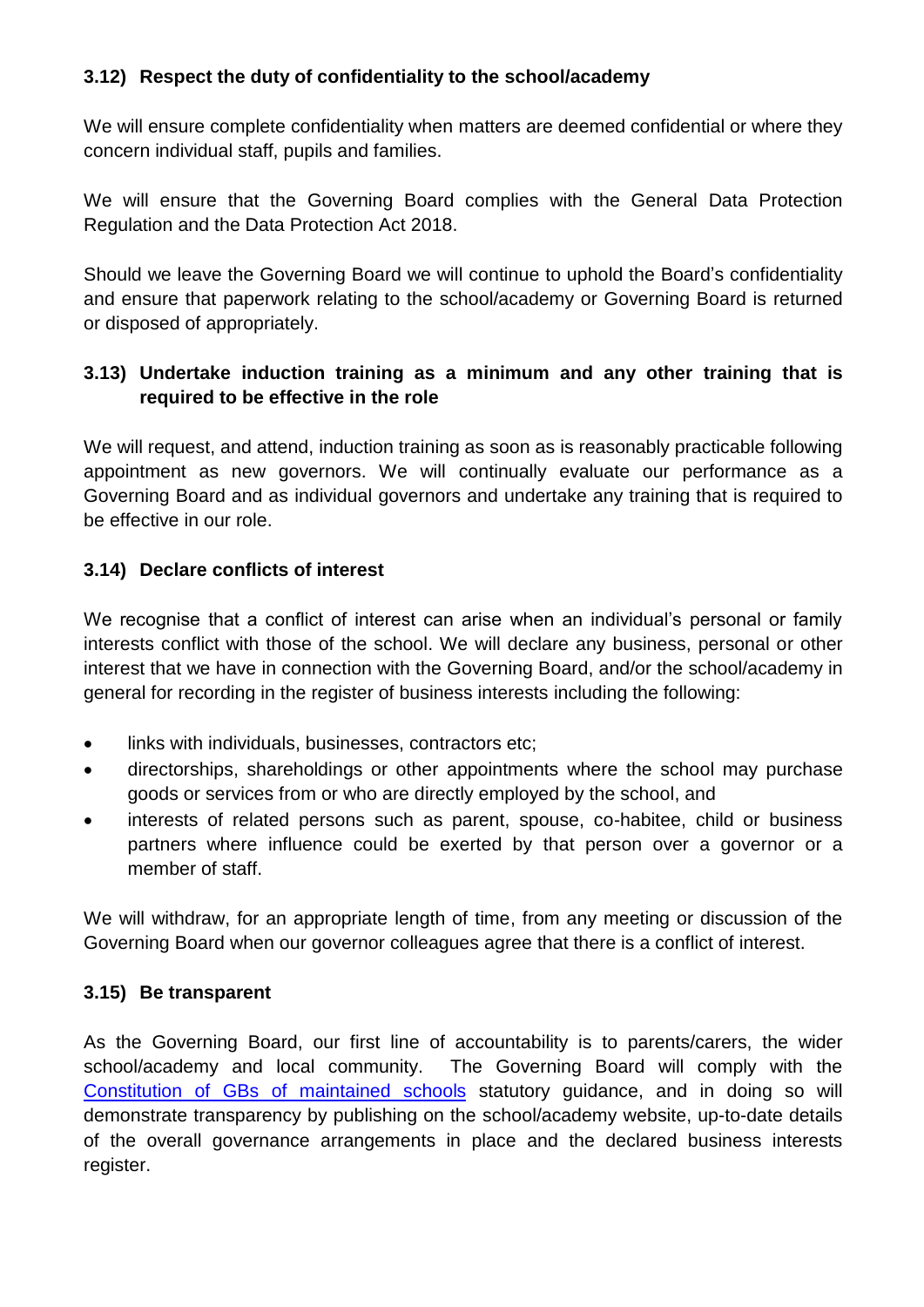We will comply with the requirement to provide details about people involved in governance at our school/academy, via the Department for Education's website "*Get information about schools*" and keep the information up to date.

We are committed to publishing an Annual Statement setting out the key issues that have been faced and addressed by the Governing Board over the last year, including an assessment of the impact of the Governing Board on the school/academy.

## **4) Breach of this Code of Conduct**

If, following investigation, it is deemed that this Code of Conduct has been breached by a member of our Governing Board and the matter cannot be resolved in a constructive way, then the Governing Board will consider their suspension or, in some circumstances, removal from the Governing Board.

**Adopted by** Severne Primary School on 21/10/2021

**Signed …………………………………. (**Chair of Governors**)**

**For clarification or any queries please contact: [governors@birmingham.gov.uk](mailto:governors@birmingham.gov.uk)**